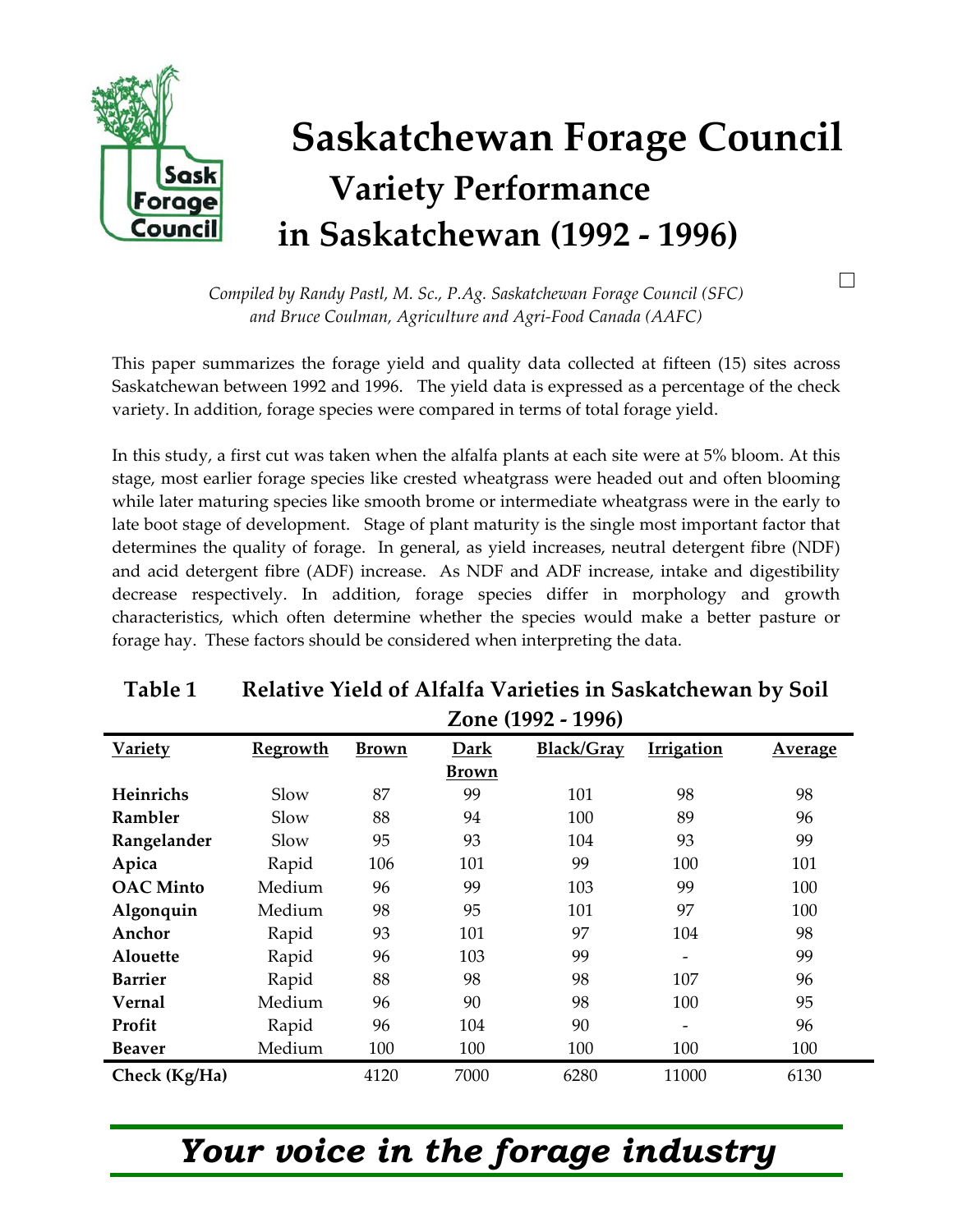Table 1 shows the performance of recommended varieties of alfalfa in Saskatchewan. There were many other entries in the trials. Alfalfa yields were the highest in the dark brown soil zone and lowest in the brown soil zone. Variety ranking varied among soil zones. Overall means ranged from 96% (Rambler) to 101% (Apica) of Beaver. The rapid regrowth varieties often out-yielded Beaver under irrigation.

|                | DV JUII LUIIE (1994 IU 1990) |            |            |                |  |  |
|----------------|------------------------------|------------|------------|----------------|--|--|
| <b>Variety</b> | <b>Brown</b>                 | Dark Brown | Black/Gray | <b>Average</b> |  |  |
| <b>Baylor</b>  | 90                           | 92         | 92         | 92             |  |  |
| Magna          | 93                           | 98         | 99         | 98             |  |  |
| Rebound        | 94                           | 96         | 94         | 95             |  |  |
| Signal         | 102                          | 99         | 93         | 97             |  |  |
| Carlton        | 100                          | 100        | 100        | 100            |  |  |
| Check (Kg/Ha)  | 3500                         | 6000       | 4870       | 4970           |  |  |

#### **Table 2 Relative Yield of Smooth Bromegrass in Saskatchewan by Soil Zone (1992 to 1996)**

Smooth bromegrass yields were also highest in the dark brown soil zone (Table 2). Carlton out performed all other smooth brome varieties in the dark brown and black/gray wooded soil zones and when averaged over soil zones. Signal yielded 102% of Carlton in the brown soil zone.

#### **Table 3 Relative Yield of Meadow Bromegrass Varieties in Saskatchewan by Soil Zone (1992 to 1996)**

|                |              | $\overline{\phantom{0}}$ |                   |                |
|----------------|--------------|--------------------------|-------------------|----------------|
| <b>Variety</b> | <b>Brown</b> | Dark Brown               | <b>Black/Gray</b> | <b>Average</b> |
| Paddock        | 109          | 105                      | 101               | 104            |
| <b>Regar</b>   | 105          | 90                       | 95                | 95             |
| <b>Fleet</b>   | 100          | 100                      | 100               | 100            |
| Check (Kg/Ha)  | 3400         | 5250                     | 4500              | 4530           |

Paddock Meadow bromegrass was consistently higher yielding than all other meadow bromegrass varieties tested (Table 3). Regar was lower yielding than the check, Fleet, in the dark brown and black/gray soil zones.

| Table 4        | <b>Relative Yield of Crested Wheatgrass Varieties in</b> |            |            |                |  |  |  |
|----------------|----------------------------------------------------------|------------|------------|----------------|--|--|--|
|                | Saskatchewan by Soil Zone (1992 - 1996)                  |            |            |                |  |  |  |
| <b>Variety</b> | <b>Brown</b>                                             | Dark Brown | Black/Gray | <b>Average</b> |  |  |  |
| Fairway        | 104                                                      | 88         | 86         | 90             |  |  |  |
| Nordan         | 94                                                       | 92         | 98         | 95             |  |  |  |
| Parkway        | 106                                                      | 93         | 93         | 96             |  |  |  |
| Summit         | 111                                                      | 92         | 94         | 97             |  |  |  |
| Kirk           | 100                                                      | 100        | 100        | 100            |  |  |  |
| Check (Kg/Ha)  | 3560                                                     | 5300       | 5160       | 4880           |  |  |  |

# *Your voice in the forage industry* <sup>2</sup>

 $\Box$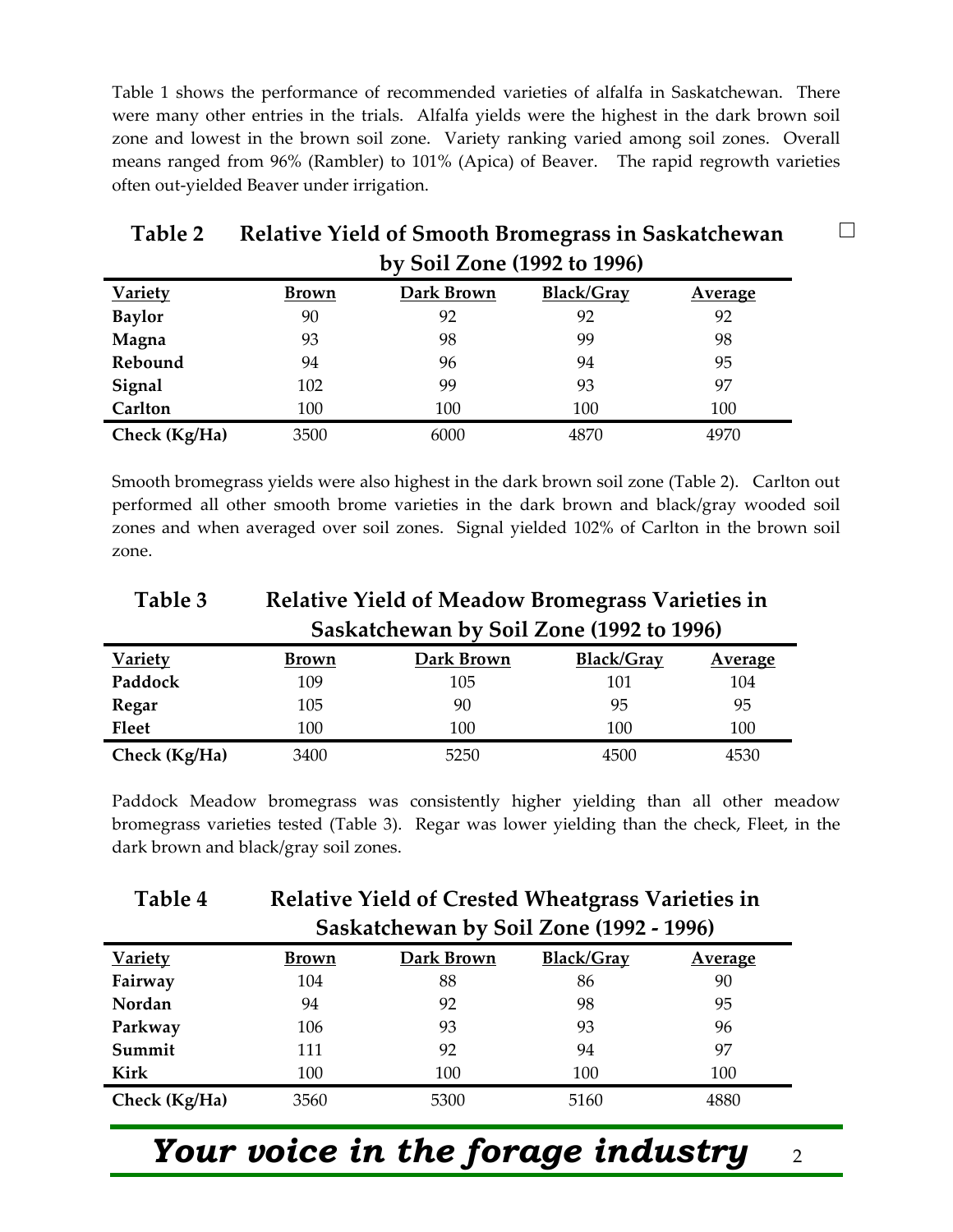Parkway and Fairway crested wheatgrass yielded 106 and 104% of Kirk in the brown soil zone, respectively (Table 4). However, Kirk showed the highest relative yield in the dark brown, black/gray soil zone and when the data were averaged over soil zones.

| Table 5                                    | <b>Relative Yield of Intermediate Wheatgrass Varieties</b> |            |            |                |  |  |
|--------------------------------------------|------------------------------------------------------------|------------|------------|----------------|--|--|
| in Saskatchewan by Soil Zone (1992 - 1996) |                                                            |            |            |                |  |  |
| <b>Variety</b>                             | <u>Brown</u>                                               | Dark Brown | Black/Gray | <u>Average</u> |  |  |
| <b>Clarke</b>                              | 100                                                        | 96         | 88         | 94             |  |  |
| Greenleaf                                  | 91                                                         | 94         | 99         | 96             |  |  |
| Chief                                      | 100                                                        | 100        | 100        | 100            |  |  |
| Check (Kg/Ha)                              | 4100                                                       | 5560       | 5500       | 5230           |  |  |

Clarke intermediate wheatgrass performed similar to Chief in the brown soil zone (Table 5). However, Chief outperformed all other intermediate wheatgrass varieties in the dark brown, black/gray soil zones and when the data was averaged over soil zones.

| Table 6        | <b>Relative Yield of Native Wheatgrass Varieties in</b> |              |            |            |                |  |
|----------------|---------------------------------------------------------|--------------|------------|------------|----------------|--|
|                | Saskatchewan by Soil Zone (1992 - 1996)                 |              |            |            |                |  |
| <b>Variety</b> | <b>Type</b>                                             | <b>Brown</b> | Dark Brown | Black/Gray | <b>Average</b> |  |
| Elbee          | Northern                                                | 89           | 61         | 70         | 70             |  |
| Sodar          | Streambank                                              | 76           | 61         | 65         | 64             |  |
| Walsh          | Western                                                 | 72           | 57         | 68         | 65             |  |
| Adanac         | Slender                                                 | 102          | 105        | 106        | 105            |  |
| Revenue        | Slender                                                 | 100          | 100        | 100        | 100            |  |
| <b>Check</b>   |                                                         | 3060         | 4490       | 5110       | 4490           |  |
| (Kg/Ha)        |                                                         |              |            |            |                |  |

Adanac Slender wheatgrass outperformed all native wheatgrass varieties in all soil zones (Table 6).

| Table 7        | Relative Yield of Altai Wildrye Varieties in |            |            |                |  |  |  |
|----------------|----------------------------------------------|------------|------------|----------------|--|--|--|
|                | Saskatchewan by Soil Zone (1992 - 1996)      |            |            |                |  |  |  |
| <b>Variety</b> | Brown                                        | Dark Brown | Black/Gray | <b>Average</b> |  |  |  |
| Eejay          | 101                                          | 91         | 96         | 95             |  |  |  |
| Pearl          | 90                                           | 95         | 90         | 92             |  |  |  |
| Prairieland    | 100                                          | 100        | 100        | 100            |  |  |  |
| Check (Kg/Ha)  | 2540                                         | 5160       | 4550       | 4340           |  |  |  |

Eejay Altai wildrye yielded 101% of Prairieland in the brown soil zone (Table 7). However, Prairieland outperformed all other varieties in the dark brown and black/gray soil zones.

### *Your voice in the forage industry* <sup>3</sup>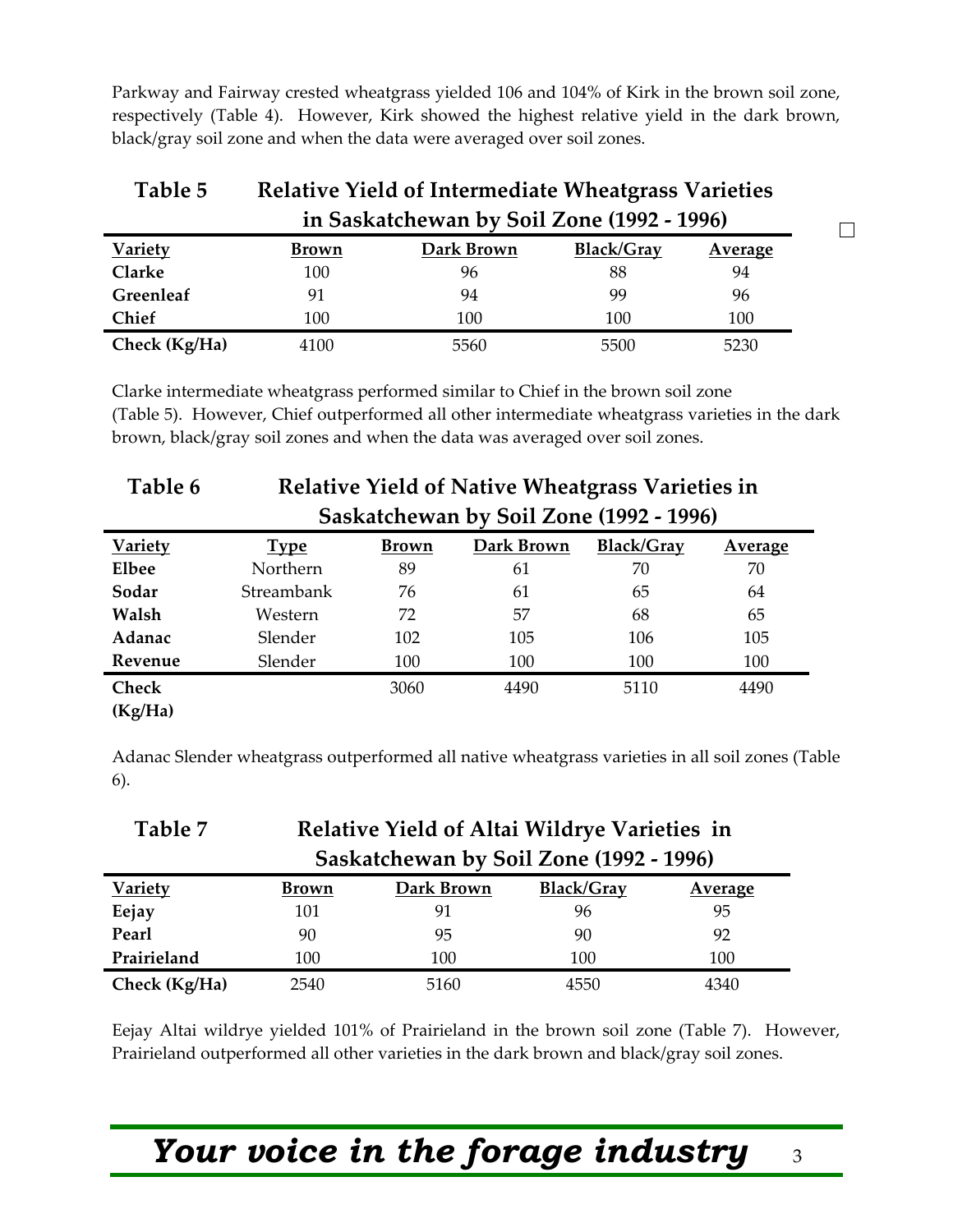|                |              | Saskatchewan by Soil Zone (1992 - 1996) |            |                |                          |
|----------------|--------------|-----------------------------------------|------------|----------------|--------------------------|
| <b>Variety</b> | <b>Brown</b> | Dark Brown                              | Black/Gray | <b>Average</b> |                          |
| Cabree         | 96           | 91                                      | 103        | 98             |                          |
| Mayak          | 107          | 97                                      | 103        | 102            |                          |
| Tetracan       | 100          | 94                                      | 96         | 96             | $\overline{\phantom{0}}$ |
| Swift          | 100          | 100                                     | 100        | 100            |                          |
| Check (Kg/Ha)  | 2170         | 4670                                    | 3810       | 3750           |                          |

Russian wildrye variety ranking varied markedly among soil zones. Mayak was clearly superior in the Brown soil zone and had the highest average yield across soil zones (Table 8).

**Table 8 Relative Yield of Russian Wildrye Varieties in** 

| Table 9        | Relative Yield of Dahurian Wildrye Varieties in |            |                   |                |  |  |  |
|----------------|-------------------------------------------------|------------|-------------------|----------------|--|--|--|
|                | Saskatchewan by Soil Zone (1992 - 1996)         |            |                   |                |  |  |  |
| <b>Variety</b> | <b>Brown</b>                                    | Dark Brown | <b>Black/Gray</b> | <b>Average</b> |  |  |  |
| Arthur         | 92                                              | 96         | 95                | 95             |  |  |  |
| James          | 100                                             | 100        | 100               | 100            |  |  |  |
| Check (Kg/Ha)  | 2950                                            | 5470       | 5460              | 4990           |  |  |  |

James Dahurian wildrye consistently outperformed Arthur Dahurian wildrye in all soil zones and when averaged over soil zones (Table 9).

| Table 10       | <b>Relative Yield of Reed Canarygrass Varieties in</b> |            |                   |                |  |  |
|----------------|--------------------------------------------------------|------------|-------------------|----------------|--|--|
|                | Saskatchewan by Soil Zone (1992 - 1996)                |            |                   |                |  |  |
| <b>Variety</b> | Brown                                                  | Dark Brown | <b>Black/Gray</b> | <b>Average</b> |  |  |
| Palaton        | 97                                                     | 98         | 96                | 96             |  |  |
| <b>Rival</b>   | 89                                                     | 95         | 94                | 93             |  |  |
| Venture        | 97                                                     | 98         | 95                | 96             |  |  |
| Vantage        | 100                                                    | 100        | 100               | 100            |  |  |
| Check (Kg/Ha)  | 1490                                                   | 5000       | 5000              | 4390           |  |  |

Vantage reed canarygrass outperformed all reed canarygrass varieties in all soil zones and when the data were averaged over soil zones (Table 10). Rival was consistently the lowest yielding variety.

## *Your voice in the forage industry* <sup>4</sup>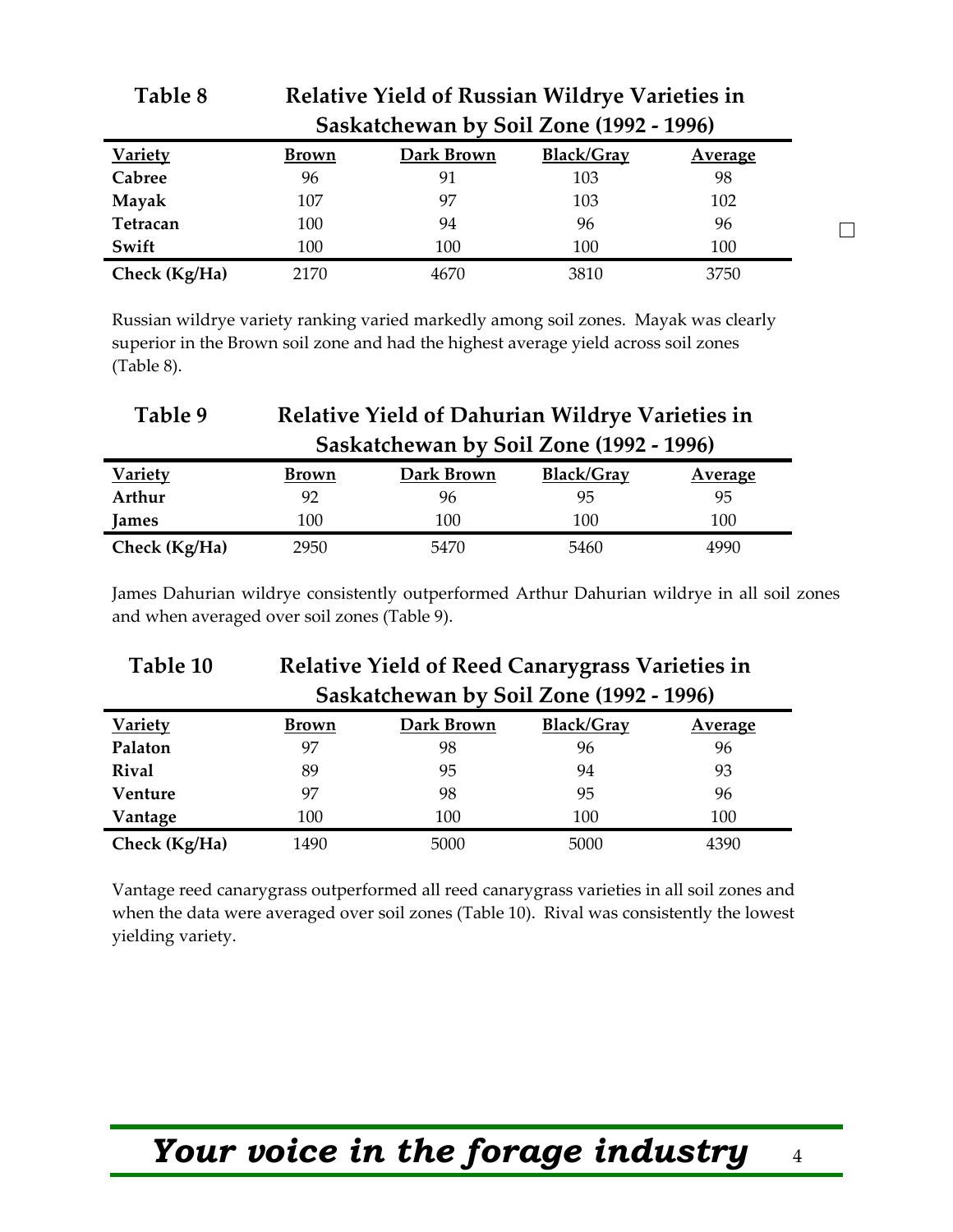| Irrigation at Outlook and Swift Current (1992 - 1995) |                      |         |                |  |  |  |
|-------------------------------------------------------|----------------------|---------|----------------|--|--|--|
| <b>Variety</b>                                        | <b>Swift Current</b> | Outlook | <b>Average</b> |  |  |  |
| Champ Timothy                                         | 97                   | 103     | 100            |  |  |  |
| <b>Basho Timothy</b>                                  | 94                   | 105     | 100            |  |  |  |
| <b>Troy Kentucky Bluegrass</b>                        | 75                   | 90      | 83             |  |  |  |
| Kay Orchardgrass                                      | 74                   | 84      | 79             |  |  |  |
| <b>Boreal Creeping Red Fescue</b>                     | 71                   | 81      | 76             |  |  |  |
| <b>Climax Timothy</b>                                 | 100                  | 100     | 100            |  |  |  |
| Check (Kg/Ha)                                         | 10200                | 13200   | 11700          |  |  |  |

#### **Table 11 Relative Yield of Grass Species Conducted Under**   $I = Q_{11} I = 1.5$  and  $I = 10^{9}$  Current (1992  $\sigma$ )

Under irrigation, timothy markedly out-yielded kentucky bluegrass, orchardgrass and creeping red fescue (Table 11). Climax was the highest yielding at Swift Current, while, Champ and Basho timothy were the top yielders at Outlook. The three timothy varieties were similar in performance when the data was averaged over the two locations.

| Table 12       |                    | <b>Comparison of Forage Species for Forage</b> |            |            |                   |  |
|----------------|--------------------|------------------------------------------------|------------|------------|-------------------|--|
|                |                    | Yield (kg/ha) by Soil Zones (1992 - 1996)      |            |            |                   |  |
| <b>Variety</b> | <b>Species</b>     | <b>Brown</b>                                   | Dark Brown | Black/Gray | <b>Irrigation</b> |  |
| Carlton        | Smooth brome       | 3500(4)                                        | 6000(2)    | 4900(5)    | 11100(3)          |  |
| <b>Fleet</b>   | Meadow brome       | 3400(5)                                        | 5300 $(4)$ | 4500(6)    | 9600(6)           |  |
| <b>Chief</b>   | Intermediate       | 4100(1)                                        | 5600(3)    | 5500(2)    | 12000(1)          |  |
|                | wheatgrass         |                                                |            |            |                   |  |
| <b>Kirk</b>    | Crested wheatgrass | 3600(3)                                        | 5300 $(4)$ | 5200(3)    | 12000(1)          |  |
| Revenue        | Slender wheatgrass | 3100(6)                                        | 4500(6)    | 5100(4)    | 10400(5)          |  |
| <b>Beaver</b>  | Alfalfa            | 4100(1)                                        | 7000(1)    | 6300(1)    | 11100(3)          |  |

Table 12 is a comparison of the yield of different forage species involved in the forage trials. Beaver alfalfa was the highest yielding forage in all three soil zones. Chief intermediate wheatgrass was equal to alfalfa in the brown soil zone and, together with Kirk crested wheatgrass, was the highest yielder under irrigation. Meadow bromegrass and slender wheatgrass were consistently among the lowest yielding species in all soil zones.